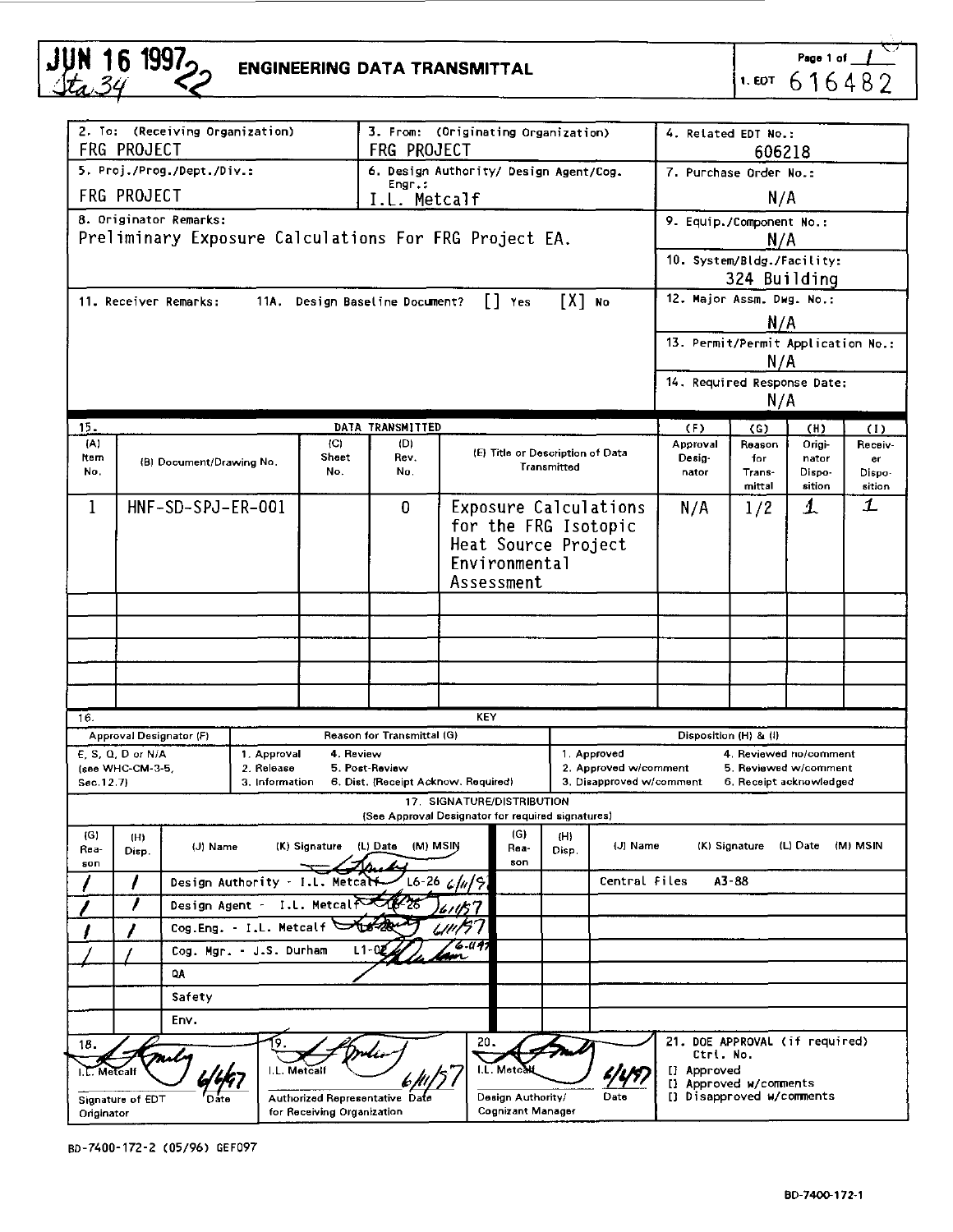# EXPOSURE CALCULATIONS FOR THE FRG ISOTOPIC HEAT SOURCE PROJECT ENVIRONMENTAL ASSESSMENT

#### **I. L. Metcalf**

B&W Hanford Company, Richland, WA 99352 U.S. Department of Energy Contract DE-AC06-96RL13200

| EDT/ECN: 616482        | UC: 2050           |
|------------------------|--------------------|
| <b>Org Code: 19120</b> | Charge Code: TF1C1 |
| B&R Code: 600302000    | Total Pages: 8     |

Key Words: EA, FRG, Dose Calculations, 324 Building, Isotopic Heat Source, CWC

Abstract: The report documents the maximum exposure for transfer of the Federal Republic of Germany (FRG) Isotopic Heat Sources from the 324 Building and placed in interim storage at the Central Waste Complex (CWC). These results are to be reported in the Environmental Assessment DOE-EA-1211.

TRADEMARK DISCLAIMER. Reference herein to any specific commercial product, process, or service by trade name, trademark, manufacturer, or otherwise, does not necessarily constitute or imply its endorsement, recommendation, or favoring by the United States Government or any agency thereof or its contractors or subcontractors.

Printed in the United States of America. To obtain copies of this document, contact: Document Control Services, P.O. Box 950, Mailstop H6-08, Richland WA 99352, Phone (509) 372-2420; Fax (509) 376-4989.

Pristine Millingh



# Approved for Public Release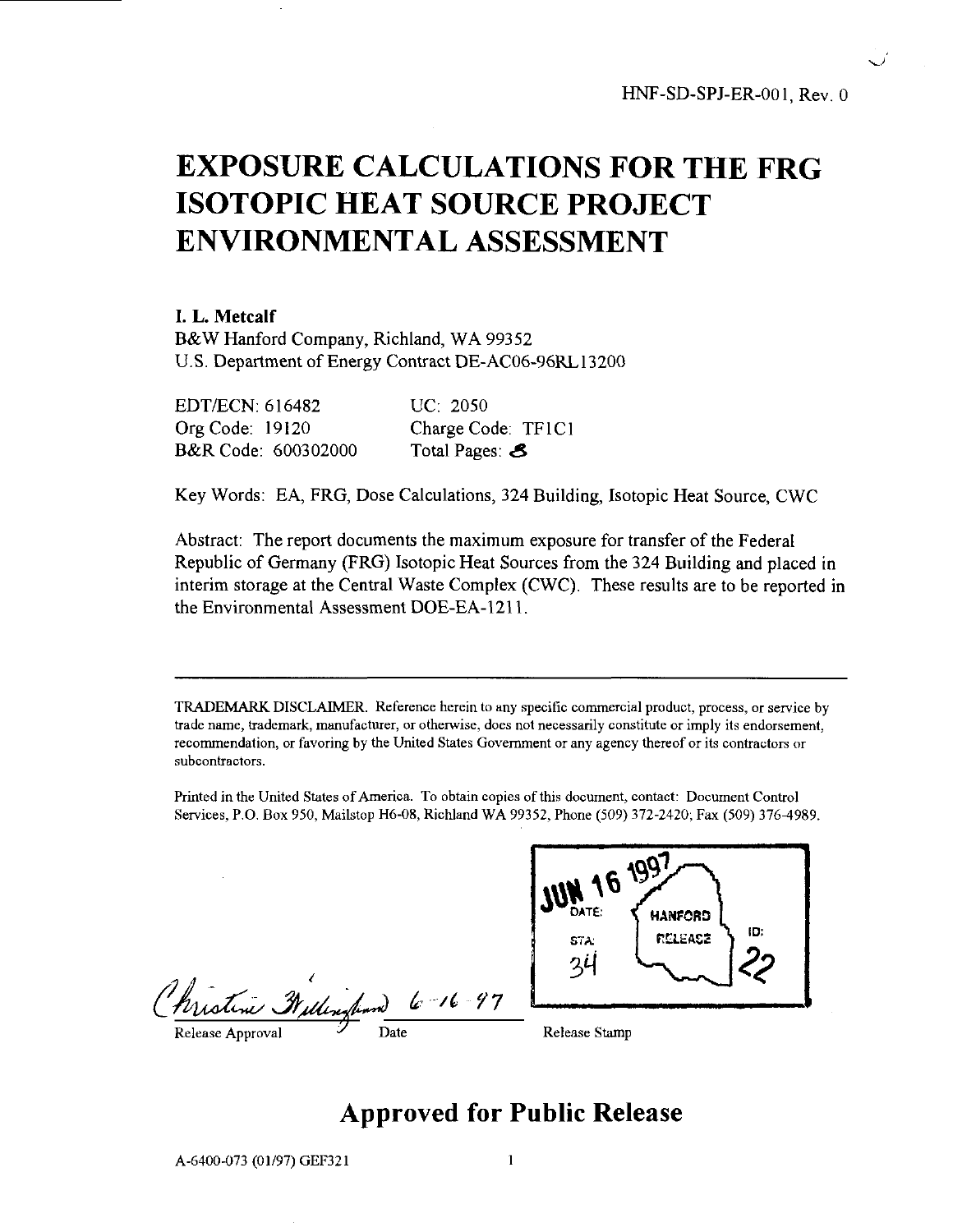## **EXPOSURE CALCULATION FOR THE FRG ISOTOPIC HEAT SOURCE PROJECT ENVIRONMENTAL ASSESSMENT**

#### **1.0 INTRODUCTION/BACKGROUND**

As part of a bilateral agreement between the Federal Ministry for Research and Technology of the Federal Republic of Germany (FRG) and the DOE, Pacific Northwest National Laboratory (PNNL) developed processes for the treatment and immobilization of high-level radioactive waste. One element of this bilateral agreement was the production of sealed isotopic heat sources. During the mid-1980s, 30 sealed isotopic heat sources were manufactured during three production runs in the 300 Area, 324 Building B-Cell (PNL 1989). Two production demonstration canisters and two instrumented canisters also were produced. The 34 stainless steel canisters were filled with radioactive borosilicate glass. The sources contain a total of approximately 8.3 million curies consisting predominately of cesium-137 and strontium-90 with trace amounts of transuranic contamination. Currently, the sources are stored in A-Cell of the 324 Building.

An Environmental Assessment (EA) is being prepared to determine the environmental impact of relocating these sources to the central Waste Complex (CWC). The sources would be placed in a shipping/storage cask and transported by road or rail/road combination and placed at an interim storage site at the CWC. The purpose of this document is to determine the maximum personnel exposure for input to the EA.

The proposed action involves: the construction of a storage site located within the Central Waste Complex (CWC) in the 200 West Area and relocation of the isotopic heat sources from the 324 Building to the storage site, including handling, transportation, and storage. The CWC is committed to waste management activities by treating and storing mixed and/or radioactive waste. The storage site would allow monitoring, surveillance, maintenance, and retrieval capability until a national repository is established for this waste type. At that time, the waste would be relocated to a national repository.

The proposed action would include the construction of a reinforced concrete storage pad near the intersection of 16th Avenue and Dayton Street, adjoining the existing Alkali Metals Storage Pad. The storage pad would have the approximate dimensions of 9.1 meters (30 feet) by 32 meters (105 feet) with a metal roof over the storage pad for weather protection.

Two types of previously constructed transportation/storage casks (hereinafter referred to as "casks") will be used in the proposed action and have been provided by the German Government. The casks would provide containment of the payload. Assurance of competent performance of the cask designs has been established both by analysis and by testing. Assurance of the CASTOR cask performance is documented in: "Safety Analysis Report for Packaging (Onsite) CASTOR GSF Cask" (RFSH 1997b). Assurance of the GNS cask performance is documented in: "Safety Analysis Report for Packaging (Onsite) for the GNS-12 Packaging" (RFSH 1997a).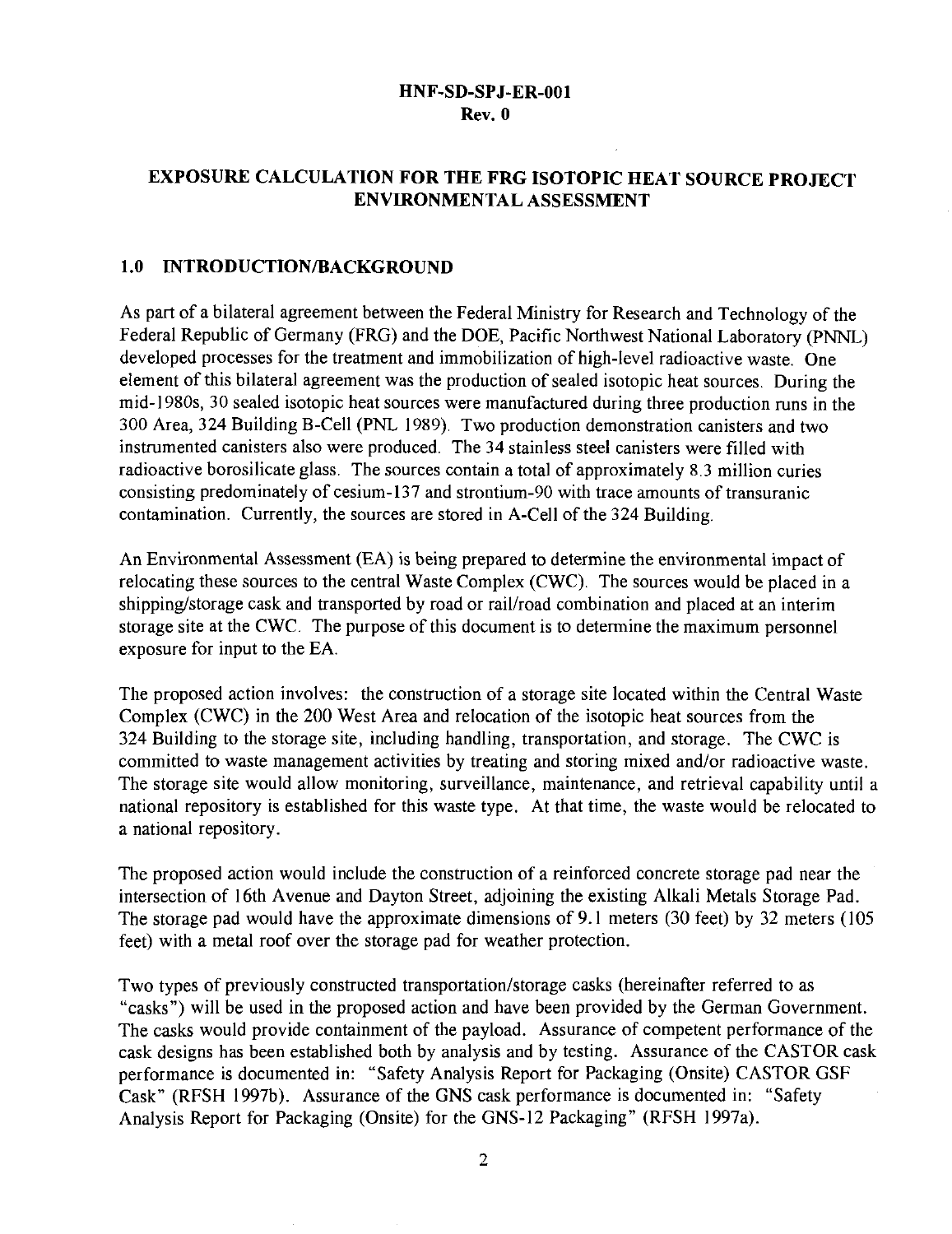Loading of the isotopic heat sources into these casks using remotely operated cranes would occur in the 324 Building radiochemical engineering cells (REC). The REC is a shielded facility equipped for remote handling of highly radioactive materials. Entry into the shielded hot cells is through a shielded airlock (Figure 1).

Transportation of the loaded casks would use both rail and truck or truck only. Up to eight shipments would be required to relocate the isotopic heat sources from the 300 Area to the 200 West Area.

Transportation by rail would occur from the 324 Building to the 200 West Area laydown pad. The laydown pad would be approximately 0.8 kilometers  $(\frac{1}{2})$  mile) from the storage site at CWC. The casks would be loaded on a rail car at the 324 Building. All casks would be transported over a railroad system within the Hanford Site boundary. During transportation, the railroad system crosses roadways accessible to the general public or site employees at two locations. To preclude potential radiation exposure to the general public or site employees during transportation, the railroad crossings would be closed by Hanford Patrol when a train approached the crossing. Upon reaching the laydown pad, the casks would be off-loaded by a portable crane onto a truck and transported 0.8 kilometer  $(\frac{1}{2}$  mile) to the storage site. On reaching the storage site, a portable crane would off-load the cask onto the storage site. Total transportation time for a single cask is expected to take approximately 3.5 hours.

Transportation by truck only would occur directly from the 324 Building to the storage site. The casks would be loaded on a truck in the 324 Building. All casks would be transported over roadways located within the Hanford Site boundary. To preclude potential radiation exposure to the general public or site employees during transportation, the roadways would be restricted by Hanford Patrol. On reaching the storage site, a portable crane would off-load the cask onto the storage site. Total transportation time for a single cask is expected to take approximately 2.0 hours.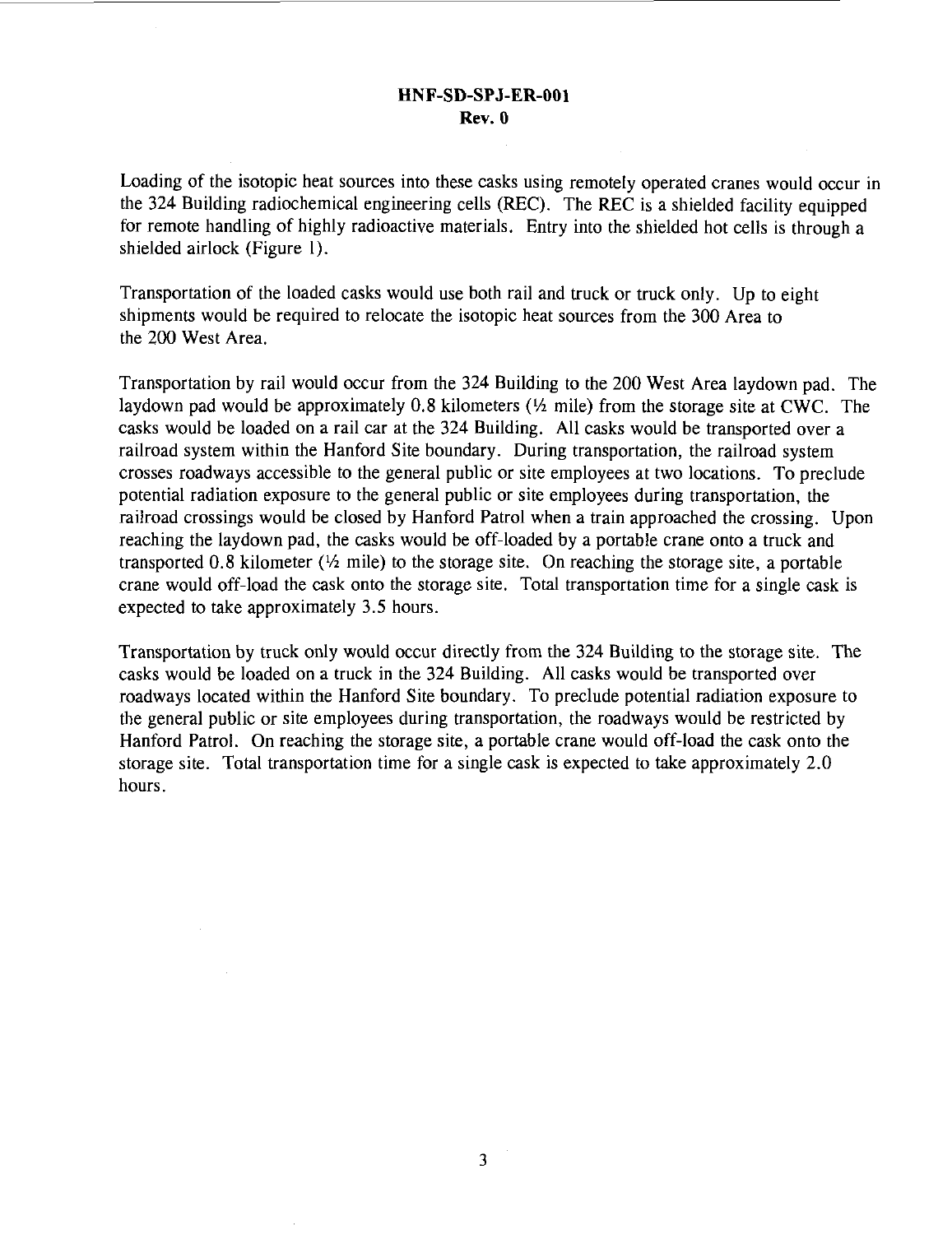

Figure 1. 324 Building Radiochemical Engineering Cells.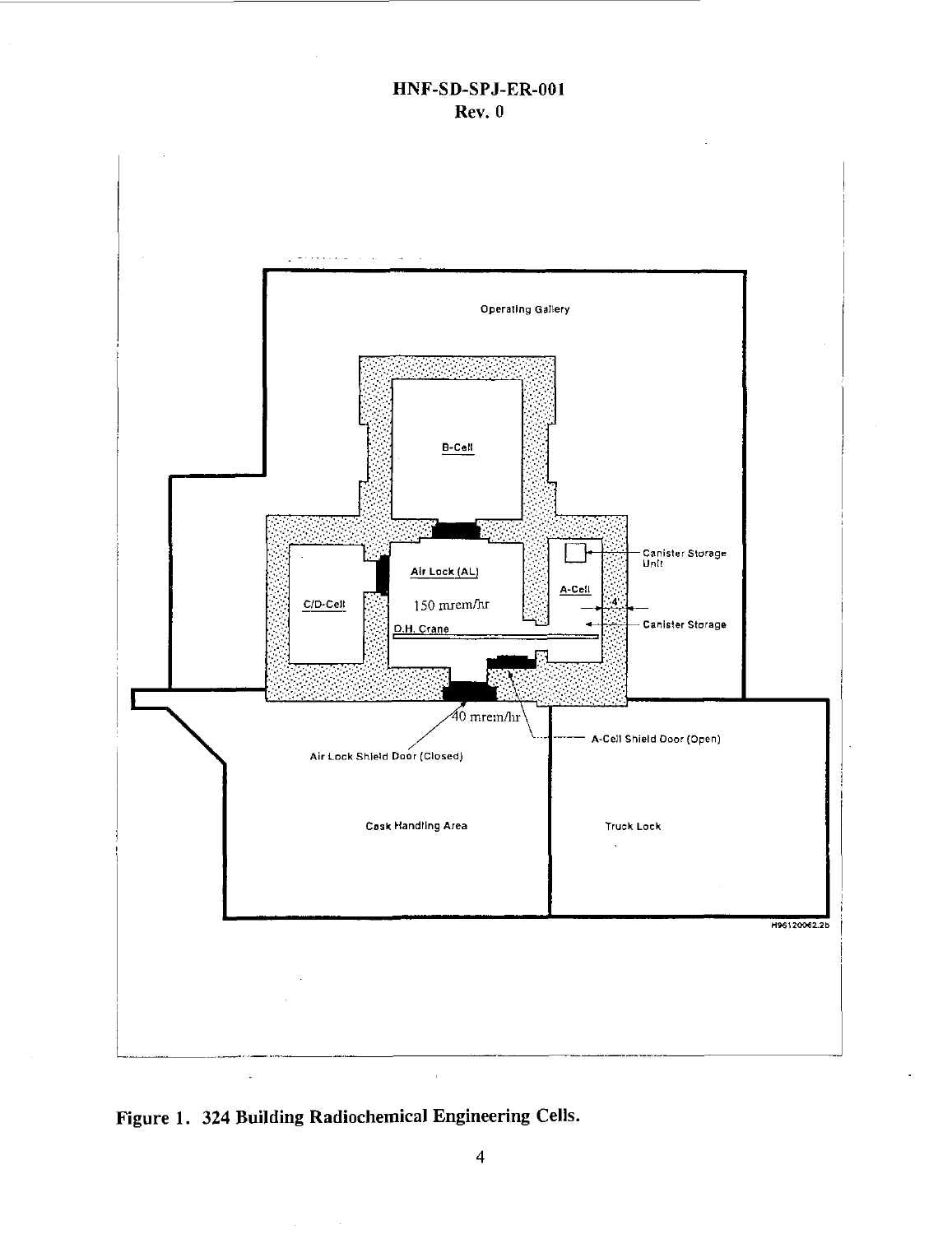#### **2.0 RADIATION EXPOSURE AND THE CONSEQUENCES**

Worker exposure to radiation that would result from the proposed action was estimated (RFSH 1997a, RFSH 1997b) to determine the dose rates from loaded casks and work durations for similar types of activities currently conducted at the Hanford Site. For direct radiation exposure, assumptions were made regarding the number of workers that would be involved in the proposed action and the potential radiological dose that could be received. Projected health effects in terms of latent cancer fatalities (LCF) for the proposed action were calculated based on the potential radiological dose.

The loading of the isotopic heat sources into the casks will be conducted remotely within the 324 Building REC (Figure 1). The first major activity in preparation for loading of a cask is to install the cask transfer rails in the air lock. This is a one time operation. It will require one operator in the air lock with a background of approximately 0.15 rem per hour for one hour and two support personnel at the door threshold with a background of approximately 0.04 rem per hour for up to one hour. ALARA principles will be utilized to maximum extent possible to reduce exposure. The total dose for the three workers is 0.23 person-rem (maximum).

The cask airlock is only opened briefly for installation of the threshold rails and to push the cask into position using the remote pusher tool. This will require up to two operators at the threshold (0.04 rem per hour) for up to 15 minutes. Entry into the airlock is not required. The total dose to the two operators for the eight transfers is 0.16 person-rem (maximum).

With the cask in position, the threshold rails removed, the air lock shield door is closed, the A-Cell shield door opened, and the canisters transferred from A-Cell and loaded in the cask remotely. After a cask is loaded, the cask lid is placed on the cask, the A-Cell shield door closed, an airlock shield door opened, and the cask and cart pulled to the door opening using a tugger cable. Entry into the airlock is not required.

At the door entrance, one health physics technician and two craft persons will prepare the cask for removal from the airlock to the cask handling area. Each worker is assumed to receive a radiation dose of 0.07 rem per hour (maximum) at the cask surface for the two GNS Casks and 0.04 rem per hour (maximum) at the cask surface for the six CASTOR casks plus the background at the door opening of approximately 0.04 rem per hour. An estimated 30 minutes will be required. The total dose to the three workers for this operation will be 1.05 person-rem (maximum).

The cask is then moved to the cask handling area, where personnel consisting of two crafts persons and one health physics technician will be required to install the lid closure bolts. These individuals will be properly attired as identified by a radiation work permit (RWP) and will comply with as low as reasonably achievable (ALARA) principles. Each worker is assumed to receive a radiation dose of 0.07 rem per hour (maximum) at the cask surface for the two GNS casks and 0.04 rem per hour (maximum) at the cask surface for the six CASTOR casks. An estimated one hour will be required to complete the bolt installation. After the lid closure bolts are tightened, a leak-check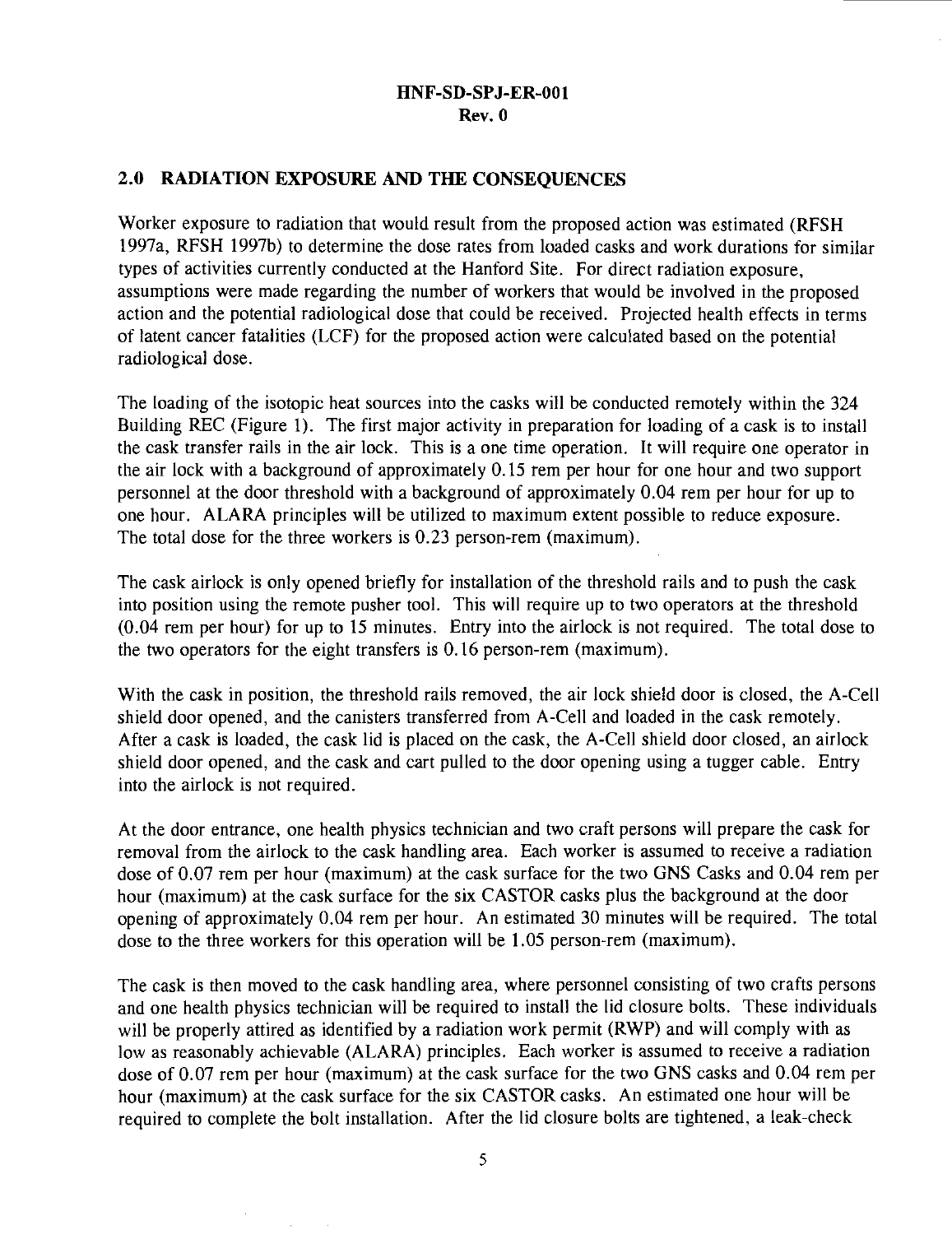technician will be required to verify the integrity of the cask seal by performing a leak test. This individual will be properly attired as identified by the RWP and will comply with ALARA principles. It is assumed that the technician will receive a radiation dose of 0.07 rem per hour (maximum) at the cask surface for the two GNS casks and 0.04 rem per hour (maximum) at the cask surface for the six CASTOR casks. An estimated one hour will be required to complete the leak test. The total dose to the four workers for the cask loading operations and leak testing will be 1.5 person-rem (maximum).

Four personnel will be involved in loading and tying down the cask to the rail car or truck at the 324 Building for transport of the casks to the storage site. Personnel could consist of two riggers, one health physics technician, and one inspector. Personnel will be properly attired as identified in the RWP and will comply with ALARA principles. Each worker is assumed to receive a radiation dose of 0.07 rem per hour (maximum) at the cask surface for the two GNS casks and 0.04 rem per hour (maximum) at the cask surface for the six CASTOR casks during tying down operations. An estimated one hour will be required to complete the tie down operation, which will result in a total dose to workers of 1.5 person-rem (maximum).

For rail transport, it is estimated that there will not be any exposure to workers during transport. For off loading the casks onto the truck at the lay down pad, personnel are assumed to consist of two riggers, one health physics technician, and one inspector. Personnel will be properly attired as identified in the RWP and will comply with ALARA principles. Each worker is assumed to receive a radiation dose of 0.07 rem per hour (maximum) at the cask surface for the two GNS casks and 0.04 rem per hour (maximum) at the cask surface for the six CASTOR casks during transfer operations. An estimated two hours will be required to complete the transfer from the rail car to the truck. During transport from the laydown pad to the storage site, a driver and one other occupant in the cab of the truck are assumed to be the only individuals in close proximity to the shipping cask. Each is assumed to be exposed to a dose rate of 0.002 rem per hour (maximum) during the move from the railroad spur to the storage site in the 200 West Area. The maximum travel time from the laydown pad to the storage location is estimated at 30 minutes. The total dose to workers for this method of transportation is 3.0 person-rem (maximum).

For the truck-only scenario, the maximum transport time between the 324 Building and the storage site is estimated to be two hours. During transport from the 324 Building to the storage site, a driver and one other occupant in the cab of the truck are assumed to be the only individuals in close proximity to the shipping cask. Each is assumed to be exposed to a dose rate of 0.002 rem per hour (maximum) during the move from the 324 Building to the storage site in the 200 West Area. The total dose to the driver and occupant during transportation for all eight loaded casks is estimated to be 0.06 person-rem (maximum).

Four personnel will be involved in unloading the casks onto the storage site. Personnel are assumed to consist of two riggers, one health physics technician, and one inspector. Personnel will be properly attired as identified in the RWP and will comply with ALARA principles. Each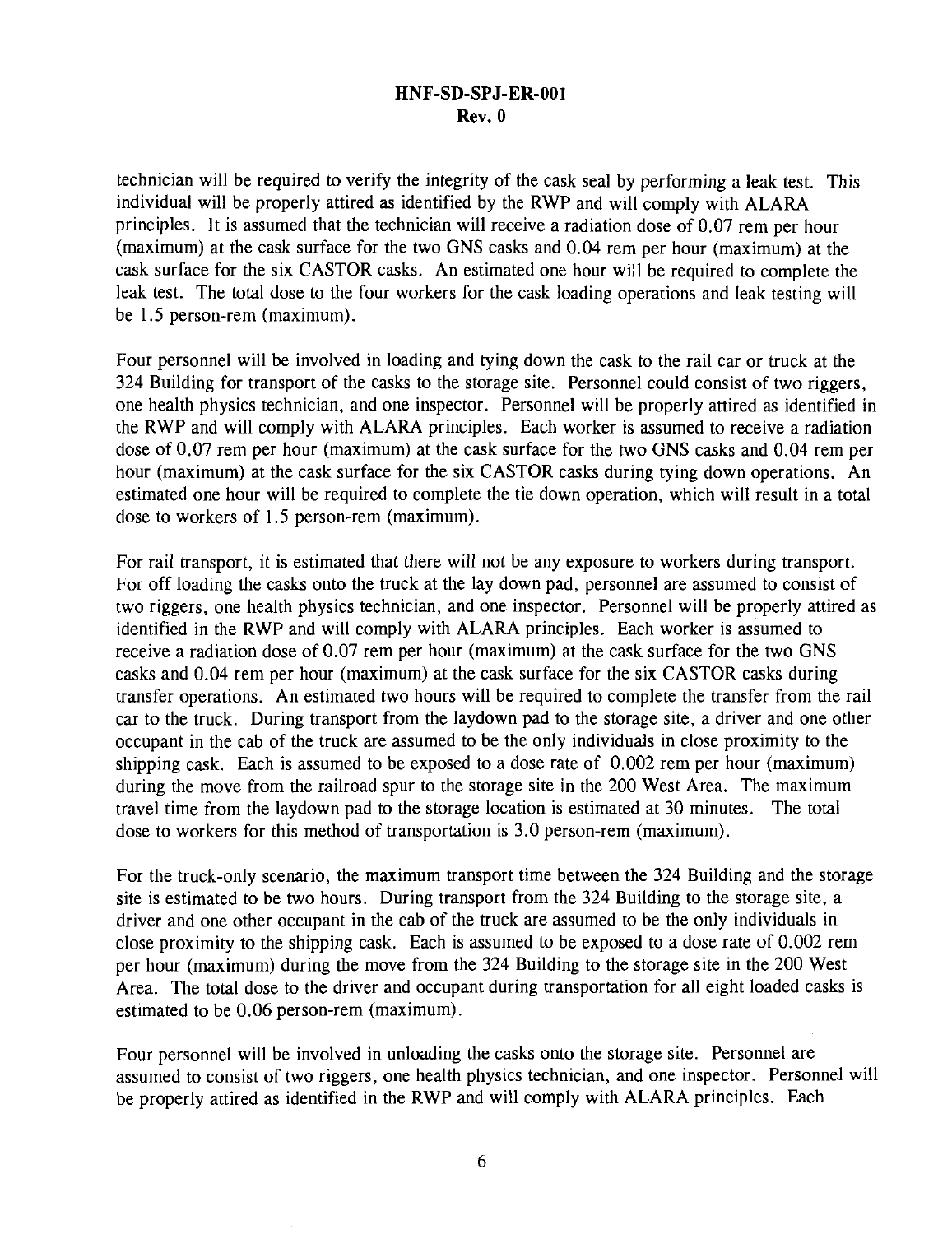worker is assumed to be exposed to a radiation dose of 0.07 rem per hour (maximum) at the cask surface for the two GNS casks and 0.04 rem per hour (maximum) at the cask surface for the six CASTOR casks during tying down operations. An estimated one hour will be required to complete the unloading operation, which will result in a total dose to workers of 1.5 person-rem (maximum).

The worker-cumulative dose received for transport of the eight loaded casks by railroad and truck is calculated to be about 8.9 person-rem (maximum). While different personnel may be used for the different transfer operations, for conservatism it is assumed that the same personnel are used. Applying the International Commission on Radiological Protection (ICRP) coefficient for low dose, low dose-rate whole body irradiation of 0.0004 LCF per person-rem effective dose equivalent for a worker population, a projected 0.0036 LCF is calculated or a chance of about 1 in 280. Based on this calculation, no LCF would be expected.

The worker-cumulative dose for transport of the eight loaded casks by truck is calculated to be about 6.0 person-rem (maximum). While different personnel may be used for the different transfer operations, for conservatism it is assumed that the same personnel used. Applying the ICRP coefficient for low dose, low dose-rate whole body irradiation of 0.0004 LCF per person-rem effective dose equivalent for a worker population, a projected 0.0024 LCF is calculated or a chance of about 1 in 416. Based on this calculation, no LCF would be expected.